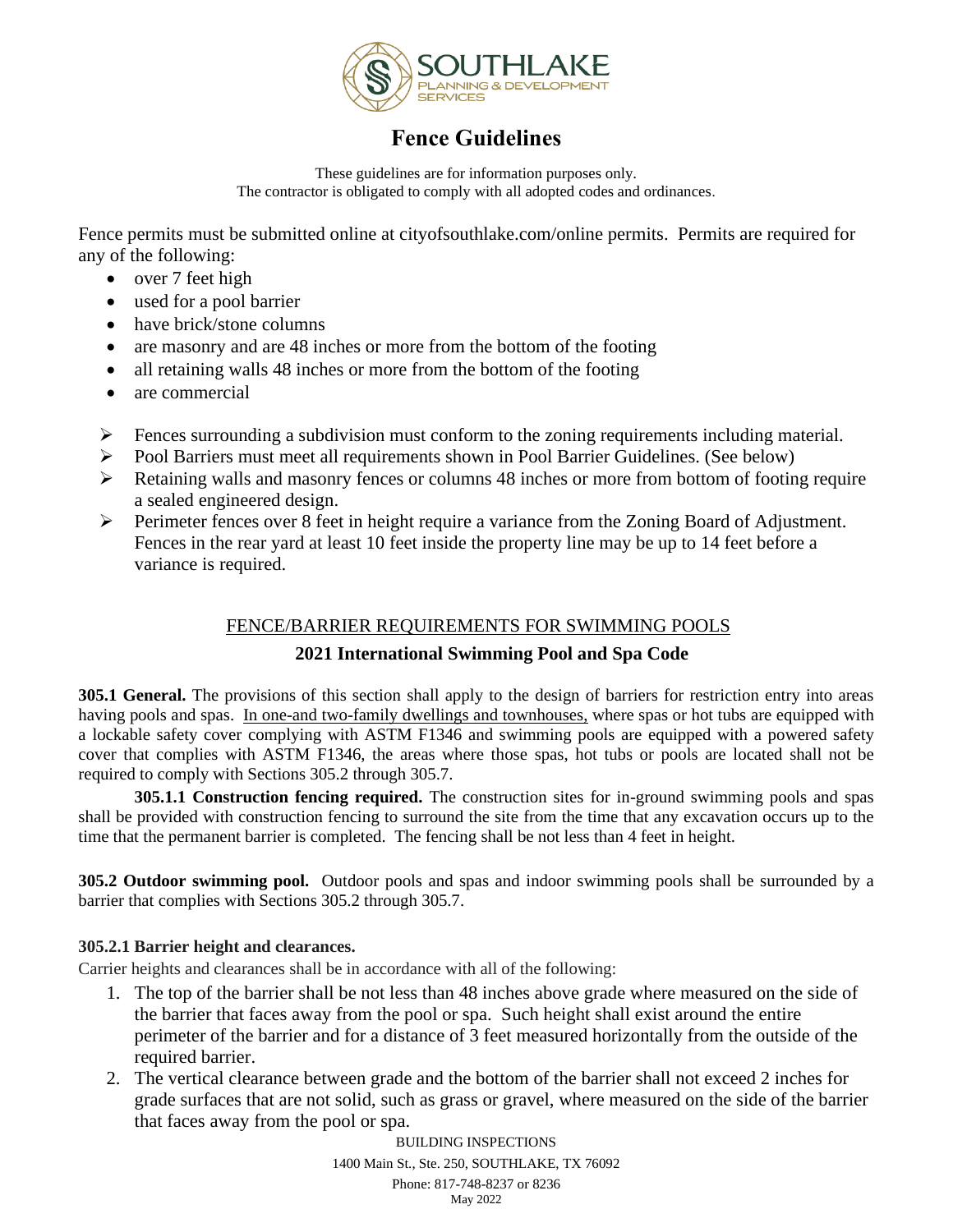- 3. The vertical clearance between a surface below the barrier to a solid surface, such as concrete, and the bottom of the required barrier shall not exceed 4 inches where measured on the side of the required barrier that faces away from the pool or spa.
- 4. Where the top of the pool or spa structure I s above grade, the barrier shall be installed on grade or shall be mounted on top of the pool or spa structure. Where the barrier is mounted don top of the pool or spa, the vertical clearance between the top of the pool or spa and the bottom of the barrier shall not exceed 4 inches.

## **305.2.2 Openings**.

Openings in the barrier shall not allow passage of a 4-inch-diameter sphere.

## **305.2.3 Solid barrier surfaces.**

Solid barrier that do not have openings shall not contain indentations or protrusions that form handholds and footholds, except for normal construction tolerances and tooled masonry joints.

## **305.2.4 Mesh fence as a barrier.**

Mesh fences, or other than chain link fences in accordance with Section 305.2.7 shall be installed in accordance with the manufacturer's instructions and shall comply with the following:

- 1. The bottom of the mesh fence shall be not more than 1 inch above the deck or installed surface or grade.
- 2. The maximum vertical clearance from the bottom of the mesh fence and the solid surface shall not permit the fence to be lifted more than 4 inches from grade or decking.
- 3. The fence shall be designed and constructed so that it does not allow passage fa 4-inch sphere under any mesh panel. The maximum vertical clearance from the bottom of the mesh fence and the solid surface shall be not greater than 4 inches from grade or decking.
- 4. An attachment device shall attach each barrier section at a height not lower than 45 inches above grade. Common attachment devices include, but are not limited to, devices that provide the security equal to or greater than that of a hook-and-eye-type latch incorporating a spring-actuated retaining lever such as a safety gate hook.
- 5. Where a hinged gate is used with a mesh fence, the gate shall comply with Section 305.3
- 6. Patio deck sleeves such as vertical post receptacles that are placed inside the patio surface shall be of a nonconductive material.
- 7. Mesh fences shall not be installed on top of onground residential pools.

## **305.2.4.1** Setbacks for mesh fences.

The inside of a mesh fence shall not be closer than 20 inches to the nearest edge of the water of a pool or spa.

## **305.2.5 Closely spaced horizontal members.**

Where the barrier is composed of horizontal and vertical members and the distance between the tops of the horizontal members is less than 45 inches, the horizontal members shall be located on the pool or spa side of the fence. Spacing between vertical members shall not exceed 1 ¾ inches in width. Where there are decorative cutouts within vertical members, spacing within the cutouts shall not exceed 1 ¾ inches in width.

## **305.2.6 Widely spaced horizontal members.**

Where the barrier is composed of horizontal and vertical members and the distance between the tops of the horizontal members is 45 inches or more, spacing between vertical members shall not exceed 4 inches. Where there are decorative cutouts within vertical members, the interior width of the cutouts shall not exceed 1 ¾ inches.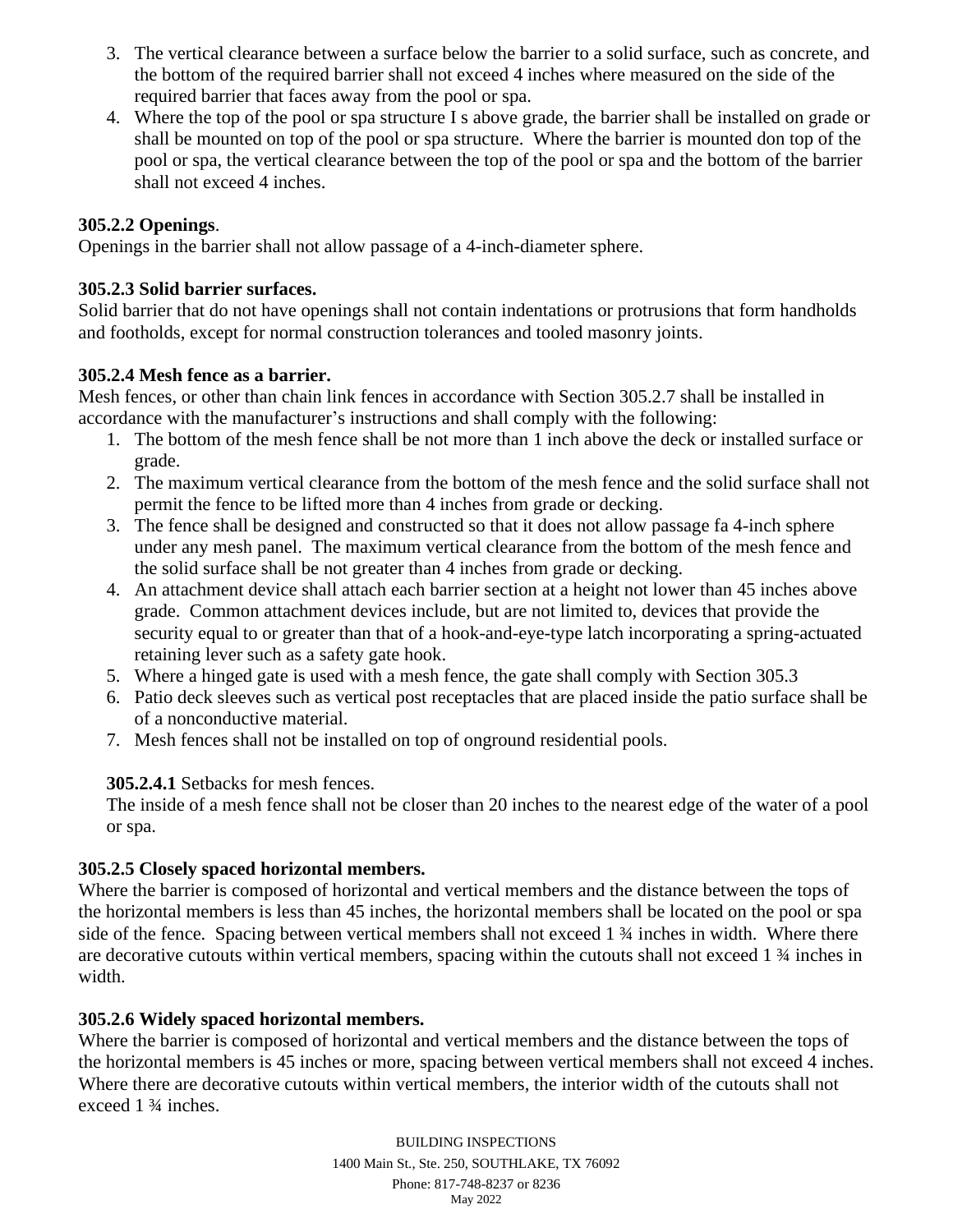#### **305.2.7 Chain link dimensions.**

The maximum opening formed by a chain link fence shall be not more than 1 ¾ inches. Where the fence is provided with slats fastened at the top and bottom that reduce the openings, such openings shall be not greater than 1 ¾ inches.

### **305.2.7.1 Chain link fencing prohibited.**

Chain link fencing is not permitted as a barrier in public pools built after January 1, 1994.

#### **305.2.8 Diagonal members.**

Where the barrier is composed of diagonal members, the maximum opening formed by the diagonal members shall be not greater than 1  $\frac{3}{4}$  inches. The angle of diagonal members shall be not greater than 45 degrees from vertical.

#### **305.2.9 Clear zone.**

Where equipment, including pool equipment such as pumps, filters and heaters, is on the same lot as a pool or spa and such equipment is located

#### **305.3 Doors and gates.**

Doors and gates in barriers shall comply with the requirements of Sections 305.3.1 through 305.3.3 and shall be equipped to accommodate a locking device. Pedestrian access doors and gates shall open outward away from the pool or spa.

#### **305.3.1 Utility or service doors and gates.**

Doors and gates not intended for pedestrian use, such as utility or service doors and gates, shall remain locked when not in use.

#### **305.3.2 Double or multiple doors and gates.**

Double doors and gates or multiple doors and gates shall not have fewer than one leaf secured in place and the adjacent leaf shall be secured with a self-latching device.

#### **305.3.3 Latch release.**

For doors and gates in barriers, the door and gate latch release mechanisms shall be in accordance with the following:

1. Where door and gate latch release mechanisms are accessed from the outside of the barrier and are not of te self-locking type, such mechanism shall be located above the finish floor or ground surface in accordance with the following:

1.1.At public pools and spas, not less than 52 inches and not greater than 54 inches.

1.2.At residential pools and spas, not less than 54 inches.

2. Where door and gate latch release mechanisms are of the self-locking type such as where the lock is operated by means of a key, an electronic opener or the entry of a combination into an integral combination lock, the lock operation control and the latch release mechanism shall be located above the finished floor or ground surface in accordance with the following:

2.1.At public pools and spas, not less than 34 inches and not greater than 48 inches.

2.2.At residential pools and spas, at not greater than 54 inches.

3. At private pools, where the only latch release mechanism of a self-latching devise for a gate is located on the pool side of the barrier, the release mechanism shall be located at a point that is a least 3 inches.

#### **305.3.4 Barriers adjacent to latch release mechanisms.**

Where a latch release mechanism is located on the inside of a barrier, openings in the door, gate and barrier within 18 inches of the latch shall not be greater than ½ inch in any dimension.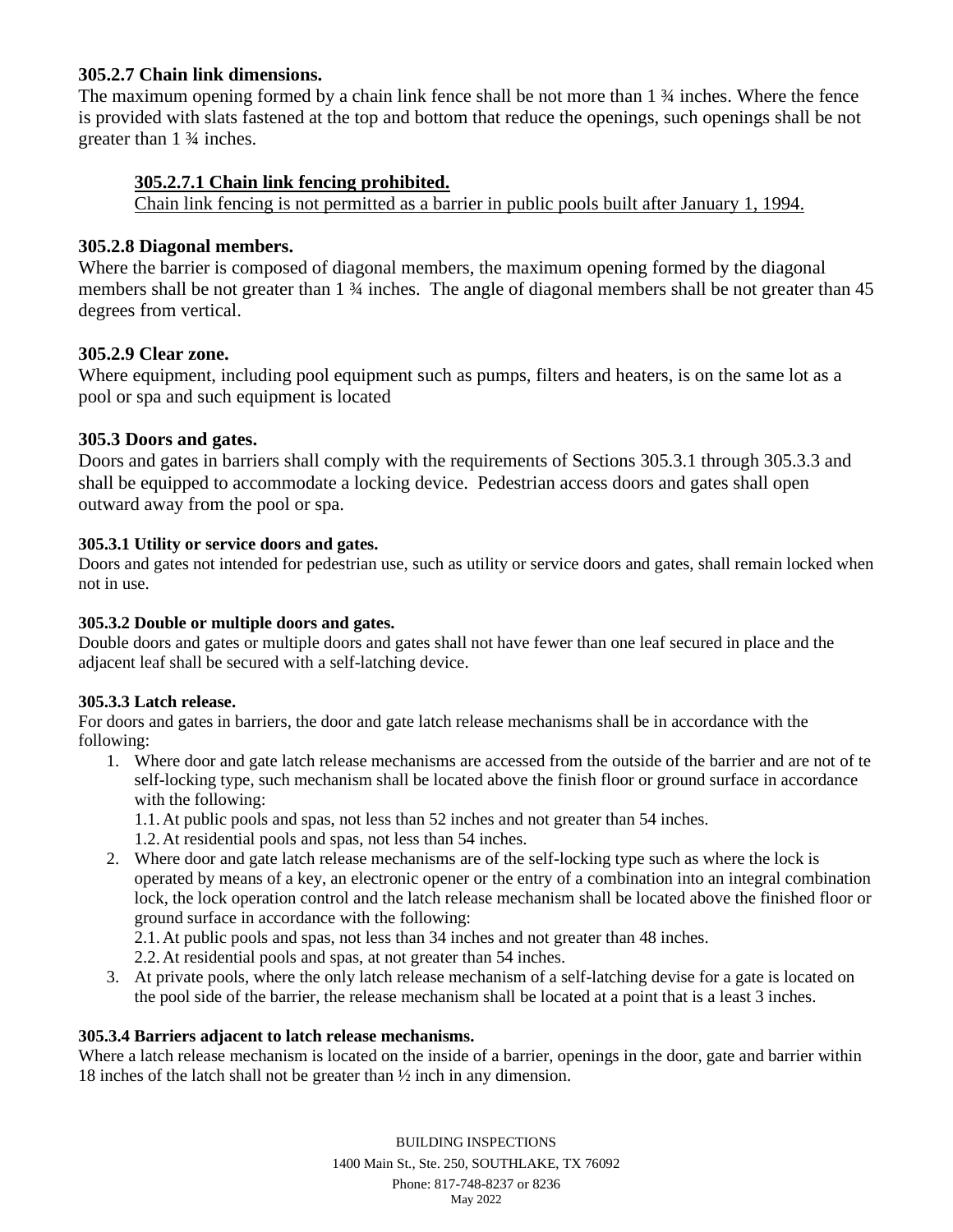#### **305.4 Structure wall as a barrier**.

Where a wall of a one- and two-family dwelling or townhouse or it's accessory structure serves as part of the barrier and where doors, gates or window provide direct access to the pool or spa through that wall, one of the following shall be required?

- 1. Operable windows having a sill height of less than 48 inches above the indoor finished floor, doors and gates shall have an alarm that produces and audible warning when the window, door or their screens are opened. The alarm shall be listed and labeled as a water hazard entrance alarm in accordance with UL 217.
- 2. In dwellings not required to be Accessible units, Type A units or Type B units, the operable parts of the alarm deactivation switches shall be located at not less than 54 inches above the finished floor.
- 3. In dwellings that are required to be Accessible units, Type A units or Type B units, the operable parts of the alarm deactivation switches shall be located not greater than 54 inches and not less than 48 inches above the finished floor.
- 4. In structures other than dwellings, the operable parts of the alarm deactivation switches shall be located not greater than 54 inches and not less than 48 inches above the finished floor
- 5. A safety cover that is listed and labeled in accordance with ASTM F1346 is installed for the pools and spas.
- 6. An approved mans of protection, such as self-closing doors with self-latching devices is provided. Such means of protection shall provide a degree of protection that is not less than the protection afforded by Item 1 or 2.

#### **305.5 Onground residential pool structure as a barrier.**

An onground residential pool wall structure or barrier mounted on top of an onground residential pool wall structure shall serve as a barrier where all of the following conditions are present:

- 1. Where only the pool wall serves as the barrier, the bottom of the wall is on grade, the top of the wall is not less than 48 inches above grade for the entire perimeter of the pool, the wall complies with the requirements of Section 305.2 and the pool manufacturer allows the wall to serve as a barrier.
- 2. Where a barrier is mounted on top of the pool wall, the top of the barrier is not less than 48 inches above grade for the entire perimeter of the pool, and the wall and the barrier on top of the wall comply with the requirements of Section 305.2.
- 3. Ladders or steps used a means of access to the pool are capable of being secured, locked or removed to prevent access except where the ladder or steps are surrounded by a barrier that meets the requirement of Section 305.
- 4. Openings created by the securing, locking or removal of ladders and steps do not allow the passage of a 4 inche diameter sphere.
- 5. Barriers that are mounted on top of onground residential pool walls are installed in accordance with the pool manufacturer's instructions.

#### **305.6 Natural barriers used in a one- and two-family dwelling or townhouse**

In the case where the pool or spa area abuts the edge of a lake or other natural body of water, public access is not permitted or allowed along the shoreline, and required barriers extend to and beyond the water's edge not less than 18 inches, a barrier is not required between the natural body of water shoreline and the pool or spa.

#### **305.7 Natural topography.**

Natural topography that prevents direct access to the pool or spa area shall include but not be limited to mountains or natural rock formations. A natural barrier approved by the governing body shall be acceptable provided that the degree of protection is not less than the protection afforded by the requirements of Sections 305.2 through 305.5

#### **305.8 Means of Egress.**

Outdoor public pools provided with barriers shall have means of egress as required by Chapter 10 of the International Building Code.

## **Automatic Vehicle Entry Gate as Pool Barrier Component:**

Where an automatic vehicle entry gate is incorporated as a component of a pool barrier, the gate shall open and close within two minutes of opening with a single activation of the switch in order to prevent a gap in the barrier once a vehicle has passed through the entry.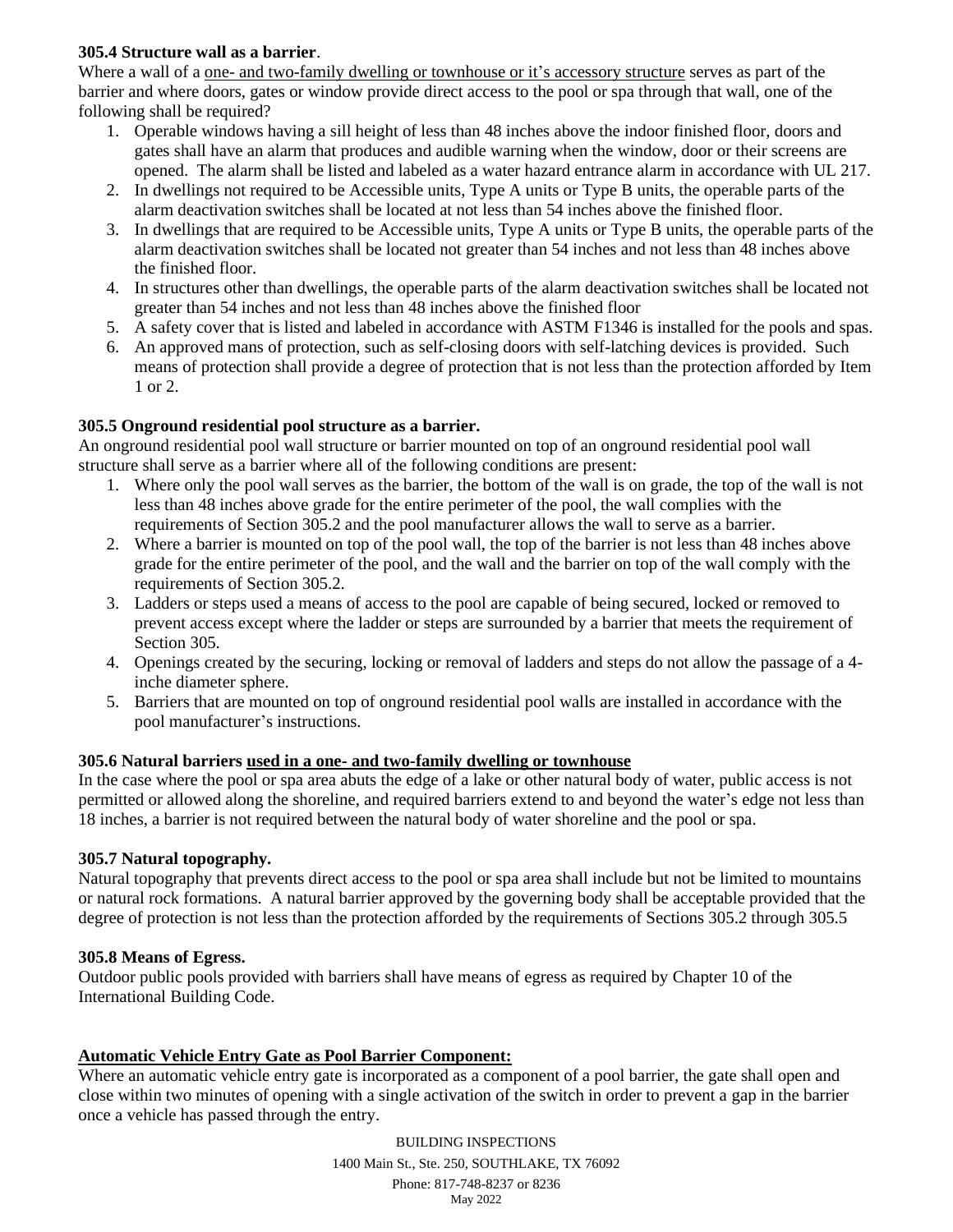## **FENCE/BARRIER INSPECTIONS**

1. Misc. Fence Final Inspection – Fences, Retaining Walls and Pool Barriers to be inspected for Final construction and documents of approved permit.

2. Misc. Footing Inspection - Retaining walls over 4 feet from bottom of footing to top of wall. (Requires engineering) Masonry fence or column over 4 feet including footings. (Requires engineering)

3. Planning Final Inspection – Commercial permits: must schedule for inspection prior to requesting a Fence Final.

4. Residential Footing Inspection - Retaining walls over 4 feet from bottom of footing to top of wall. (Requires engineering) Masonry fence or column over 4 feet including footings. (Requires engineering)

5. Self-Certified Engineer Letter Inspection - Engineer approval letter for the piers and foundation shall be uploaded to the permit software.